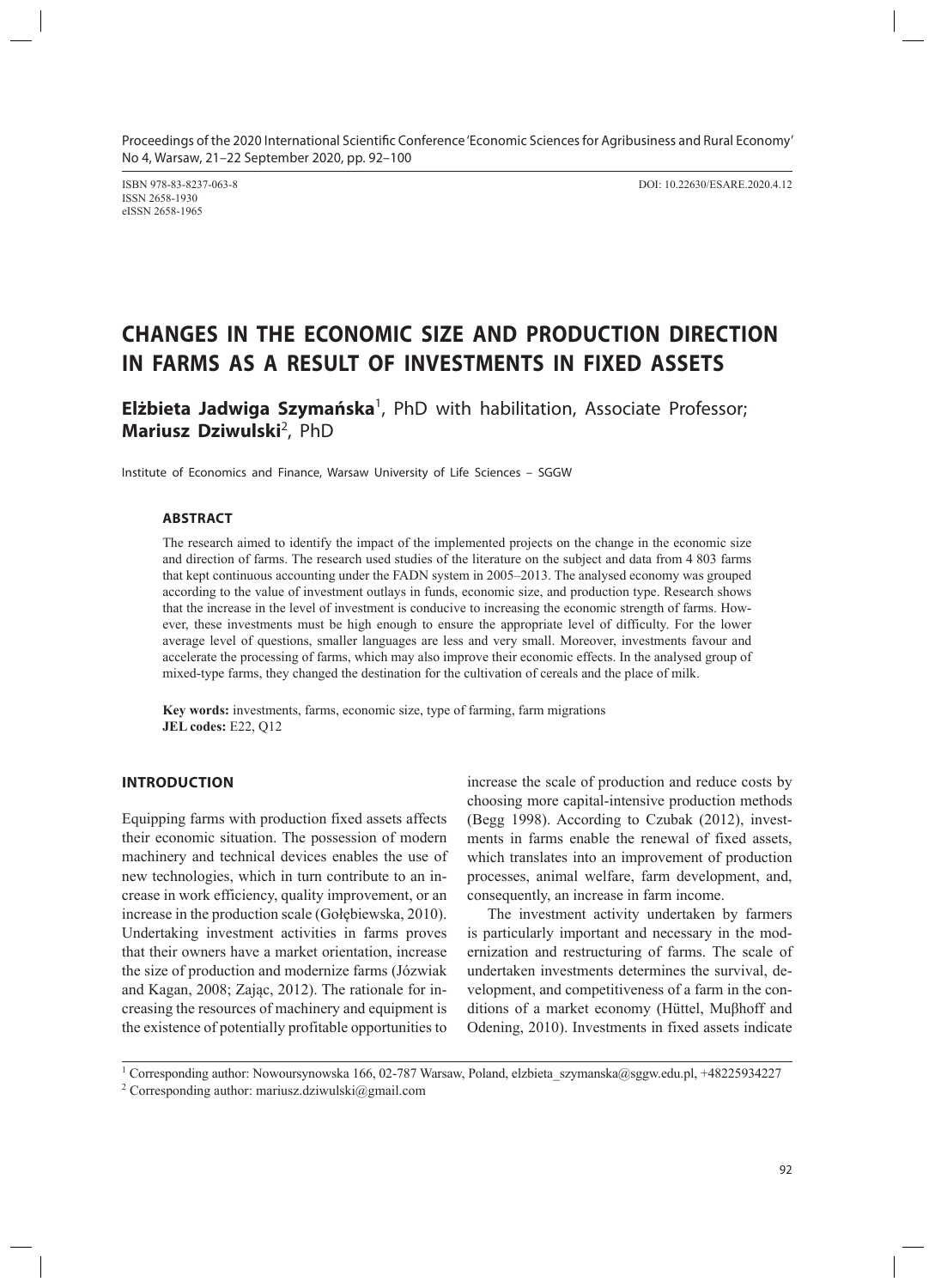that the farmer increases them or improves their quality, which is to contribute to increasing the farm's potential in the future. The improvement of technical means of work, as well as the introduction of modern machines and devices in agricultural production, lead to an increase in productivity in both plant and animal production.

The types of investments in farms are often determined by natural conditions and the preferred direction of production. It is related to the necessary equipment with appropriate machinery and equipment needed to conduct agricultural activity under certain conditions. Differences in equipping with production factors affect the economic strength and competitiveness of farms (Czudec, 2008). An important issue is therefore the appropriate adjustment of farm equipment to the type of production and the needs reported by farmers in this regard. Due to the importance of investments, it becomes important to determine their consequences on the development and direction of production. The research aimed to identify the impact of the implemented investments on the change in the economic size and production direction in farms.

#### **THEORETICAL BACKGROUND**

In a globalized economy that increasingly affects agriculture, to strengthen (or only to maintain) their agricultural market position and to meet the demand of buyers of agricultural primary products, the farms must take intensive investment activities that enhance the competitiveness of their products as regards both cost and quality aspects. Usually, this implies the use of an adequate process of investments in productive fixed assets, which generally are an essential way of conveying progress and innovation to the relevant manufacturing methods of agricultural primary products (Woś, 2004; Zwolak, 2010). Farm investment in agriculture is crucial to improve farm competitiveness, sustainability, and resilience (EC & EIB, 2016). The investment allows farmers to adapt to changes in economic conditions (e.g. price variations, policy reform, climate change) and to adjust to public regulations (e.g. environmental or animal welfare regulations).

According to Józwiak and Kagan (2008), the investment activities are evidence of the commercial,

farm modernization, and expansion of production scale. Undertaken productive investments decide about development opportunities of farms. They show that a farmer increases assets or raises their quality, which contributes to increasing the farm capacity in the future. Improving technical work, as well as the introduction of new machinery and equipment for agricultural production leads to increased productivity in both crop production and livestock. On the other hand, lack of these actions may lead to processes that rely on reducing resource inputs, or reduce the number (or range) conducted activities (Kalinowski and Kiełbasa, 2010; Mikołajczyk, 2012). Investment in infrastructure has been cited as an important source of growth in agriculture (Jayne et al., 1994). Nelson (1964 and 1981) recognized that there are important interactions between capital formation, labour allocation, technical progress, and productivity.

The objectives of the investment measures implemented in agricultural holdings should be in line with the adopted directions of structural changes in agriculture. They involve, among others, the provision of adequate size and structure of food production, improvement of living and working conditions of the rural population, or environmental protection. The last of these issues matter to the growing importance of the concept of sustainable agriculture, strongly accentuating the model of agricultural production that is goal-oriented in terms of production and equally in the implementation of environmental and social objectives (Kowalski, 1997).

Farmers' investment decisions are influenced by investment prices (lower prices would encourage investment), as well as output prices (higher prices would encourage investment to produce more). There exist public policies directly targeting investment, e.g. subsidies for implementing specific investment projects or tax policies linked to investment. Those policies aim at decreasing investment costs. Other policies may influence farmers' investment decisions indirectly, through their impacts on market prices. It should however be noticed that in most developed countries and in particular the EU, direct intervention on output market prices has been progressively replaced by payments decoupled from production and prices.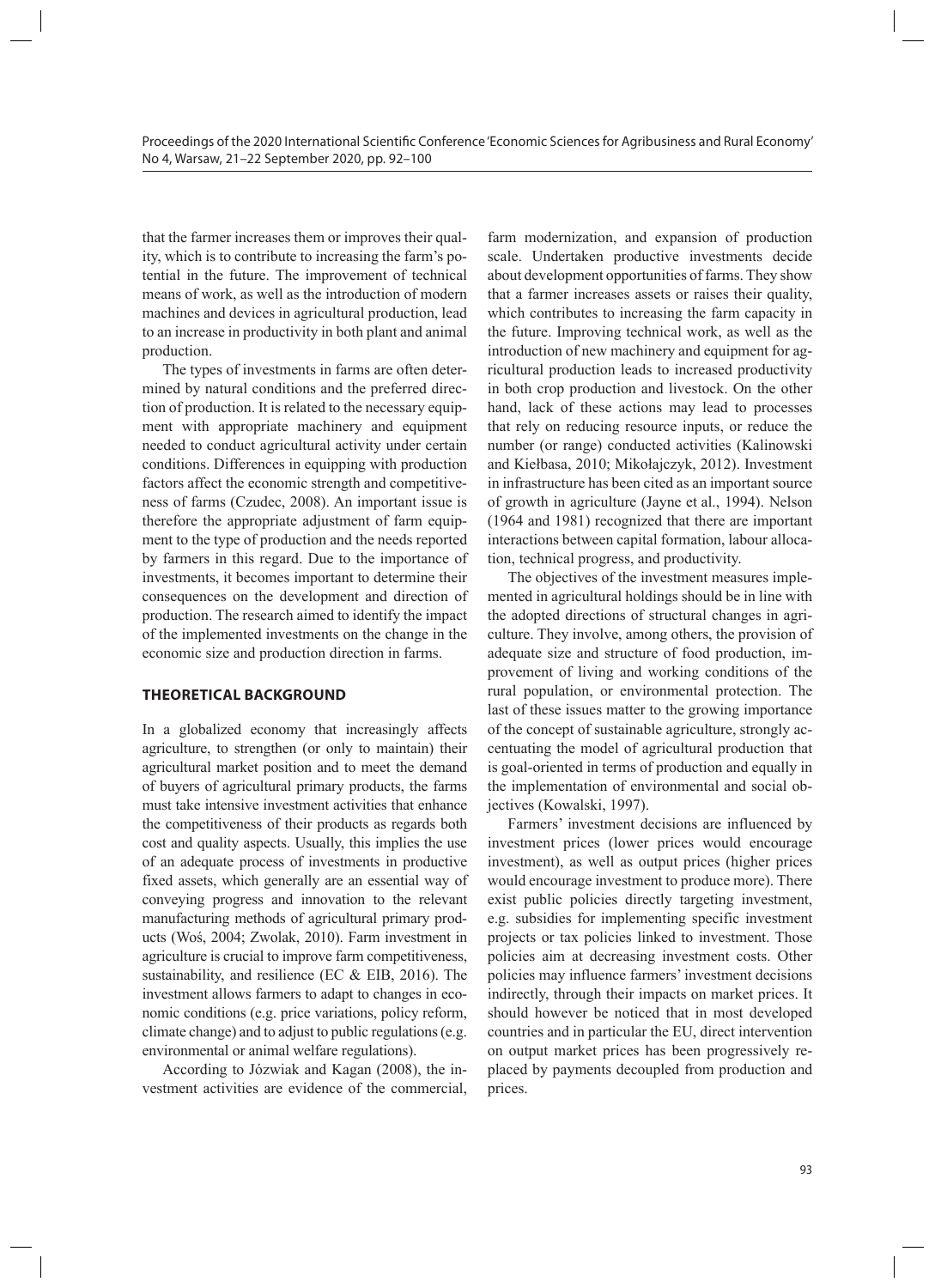In the agricultural economics literature dealing with farm investment, no consensus seems to emerge on the relative impacts of investment price and output price on farmers' investment decisions. Thijssen (1996), considering Dutch farms observed from 1970 to 1982, finds significant responses of investment to both investment and output prices and concludes that investment subsidies are good policy incentives to agricultural investment. On the other hand, the results obtained by Vassavada and Chambers (1986) in the case of U.S. agriculture show no response of quasi-fixed factors to their prices and a negative response to the price of output. Oude Lansink and Stefanou (1997) obtain the same puzzling effect of output price on investment in the case of Dutch cash crop farms between 1971 and 1992. Serra et al. (2009), using data for Kansas farms from 1997 and 2001, compare the sensitivity of investment to output price to its sensitivity to public payments, and find investment to be more sensitive to output price in periods of the favourable economic situation (i.e. increase in capital stocks) and more sensitive to government support in the case of the difficult economic situation.

Research in the French cultivation sector suggests that during periods of stable output prices, the level of expected output prices strongly affects farmers' behaviour, more than the level of the investment price. However, this is not the case anymore when prices become volatile. The production and investment choices are based on expected future profit. To make his/her decisions, the farmer observes input prices and investment cost in the current period and has to forecast the output price, as well as the future evolution of input prices and investment cost in the next periods (Femenia, Latruffe and Chavas, 2017).

Changes in the economic situation on agricultural markets have a significant impact on the strategic decisions of farms in terms of the amount of investment outlays. Favourable conditions in the environment of farms largely contribute to the fact that farmers undertake investment activities (Zając, 2012), while the agricultural products reduce the willingness to invest in agricultural activity (Musiał, 2009). Market conditions, on the one hand, contribute to the specialization of farms. On the other hand investment processes

largely shape the economic situation of agriculture. Their scope and nature determine the directions of development of this sector.

#### **MATERIALS AND METHODS**

The research used studies of the subject literature as well as data from 4 803 farms that kept continuous accounting under the FADN system in 2005–2013. The selection of such a time range resulted from three premises:

- a) in the analysed period, the most dynamic changes in the level of investments in the Polish agricultural sector took place, which allows for a reliable assessment of changes in the property of farms after Poland acceded to the EU,
- b) the adopted scope covers the implementation of two support programs important for co-financing investments in agriculture, such as the Sectoral Operational Program 2004–2006 and RDP 2007– –2013,
- c) the condition of continuing accounting under the FADN system significantly reduces the size of the surveyed sample. To optimize the correctness of inference, it was limited to the 9-year research period.

The analysed farms were grouped according to the value of investment outlays in fixed assets in total in the analysed period, economic size, and production type.

Investment outlays include the value of purchased and manufactured fixed assets on the farm. According to this criterion, farms were divided into three quartile groups.

- − Q1 25% of farms with the lowest level of investment outlays;
- − Q2–Q3 50% with an average level of capital expenditure;
- − Q4 25% of farms with the highest level of investment outlays.

In the division of farms into groups of economic size, the classification in relation to the Standard Output index (SO – Standard Output) from 2007 (Bocian and Cholewa, 2013) was used. The economic value determined on the basis of SO means the possible value of production that a farmer is able to achieve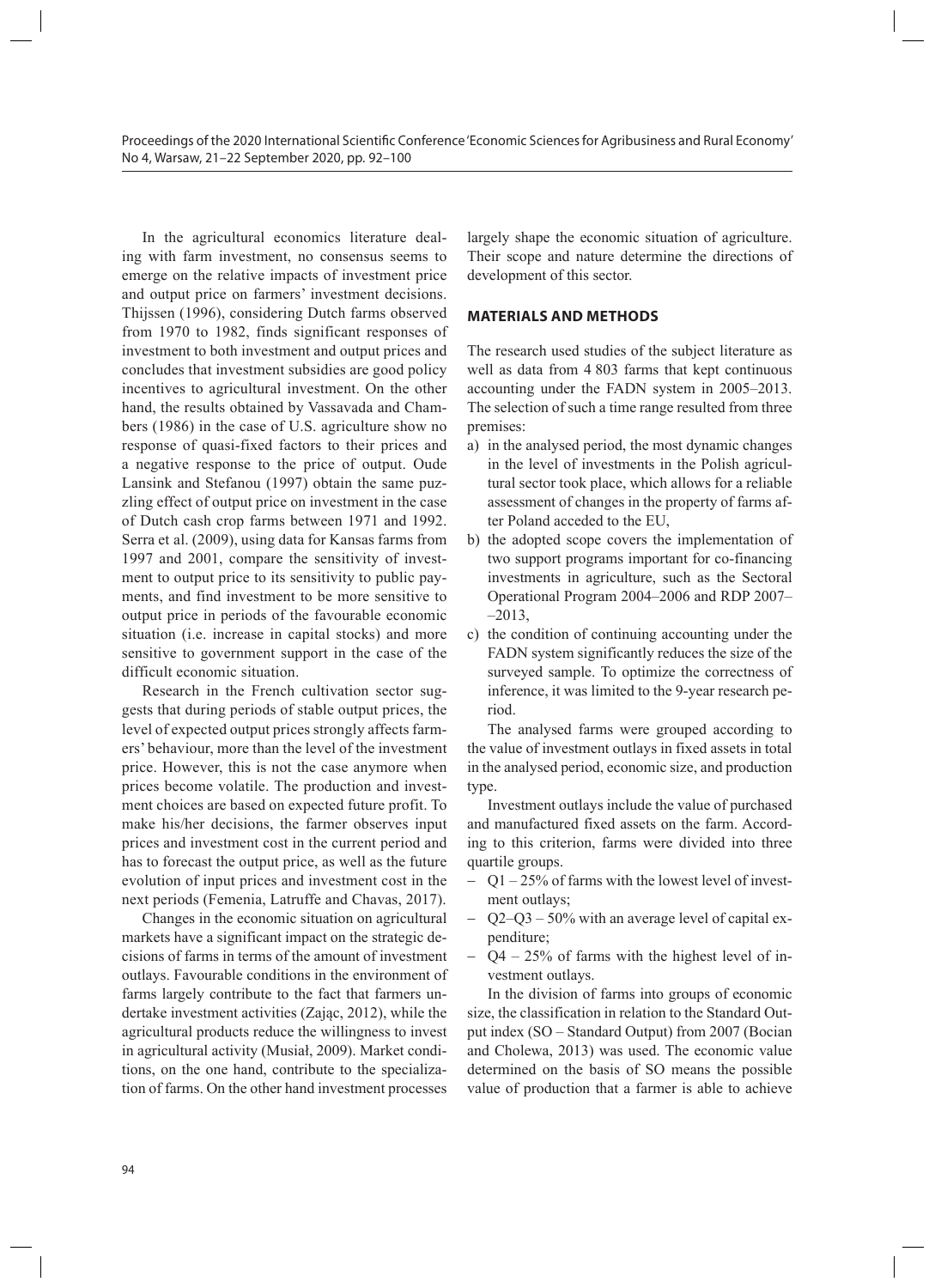with the possessed potential and running a business in a given region. The study identified six groups of farms:  $1 - \text{very small}$  (2 000  $\leq$  8 000 EUR), 2 – small  $(8000 \le 25000 \text{ EUR})$ , 3 – medium small  $(25000 \le$ ≤ 50 000 EUR), 4 – medium large (50 000 ≤ 100 000 EUR),  $5 - \text{large}$  (100 000  $\leq 500$  000 EUR),  $6 - \text{very}$ large ( $\geq$  500 000 EUR).

The type of farming, following the FADN methodology, was determined based on the share of individual agricultural activities in the creation of the total value of Standard Output on a farm (Florianczyk, Osuch and Płonka, 2016). The following types of farming were distinguished under this criterion: field crops, horticultural crops, permanent crops, dairy cows, herbivores, granivores, and mixed animals.

### **RESEARCH RESULTS AND DISCUSSION**

The average economic size of the researched farms in 2005 was 45 thousand EUR SO (Table 1). The share of plant and animal production in the total production value was similar and accounted for 44% and 46% respectively. The structure of the herd was dominated by pigs with a share of 58%. The average farm in the sample generated income at the level of 46.5 thousand PLN and the share of subsidies to operating activities in the income was 34%.

The data show that with the increase in the value of investment outlays, the average economic size of a farm, the area of arable land, and the value of assets increased. Farms with higher investment levels were characterized by a lower share of payments in agricultural income. In the first group, it was 45% and in the third 32%. It resulted from a higher level of agricultural income on farms with higher investment inputs. In the first group, it amounted to 17.5 thousand PLN, and in the third – 93.3 thousand PLN per farm. Similarly, when calculated per full-time employee, the differences in average income between the analysed groups were large, from 11.4 thousand PLN up to 54.4 thousand PLN. At the same time, in entities investing more funds, the overall debt ratio of the farm was higher. In the first group, it was  $5\%$  and in the third  $-18\%$ .

In the studied group of farms, the investment activity of farmers was associated with an increase in the economic size of farms. In 2013, in the third group  $(Q4)$ , as many as  $31\%$  of entities were classified into groups with greater economic strength than in 2005 (Table 2). In the second group  $(Q2-Q3)$ , slightly more than 17% of the examined objects changed the economic size class to a higher one, and in the first group – only 7%. This was because investments in farms are usually associated with the expansion of the farm's production resources, mainly land and capital in the form of fixed assets. Therefore, the conducted research confirms the thesis that a higher level of economic size has a positive effect on the investment activity of farmers (Dziwulski, 2013).

Table 1. General characteristics of farms in the research sample in 2005

| Description                                      | <b>U</b> oM      | Q1    | $Q2-Q3$ | Q4    | Total   |
|--------------------------------------------------|------------------|-------|---------|-------|---------|
| Number of farms                                  | number           | 1 200 | 2 4 0 2 | 1 201 | 4 8 0 3 |
| Economic size                                    | EUR SO           | 20.9  | 37.4    | 85.0  | 45.2    |
| Agricultural land area                           | ha               | 15.0  | 26.4    | 59.1  | 31.8    |
| Total labour inputs (AWU)                        | <b>AWU</b>       | 1.7   | 2.0     | 2.6   | 2.1     |
| Income from activity                             | thous. PLN       | 17.5  | 37.7    | 93.3  | 46.5    |
| Share of subsidies in income                     | $\frac{0}{0}$    | 45    | 34      | 32    | 34      |
| Income per full-time employee (own work $-FWU$ ) | thous. PLN / FWU | 11.0  | 21.9    | 54.4  | 27.3    |
| Asset value                                      | thous. PLN       | 248.6 | 401.1   | 879.5 | 482.6   |
| Overall debt ratio                               | $\frac{0}{0}$    | 5     | 9       | 18    | 13      |

Source: own study based on FADN data.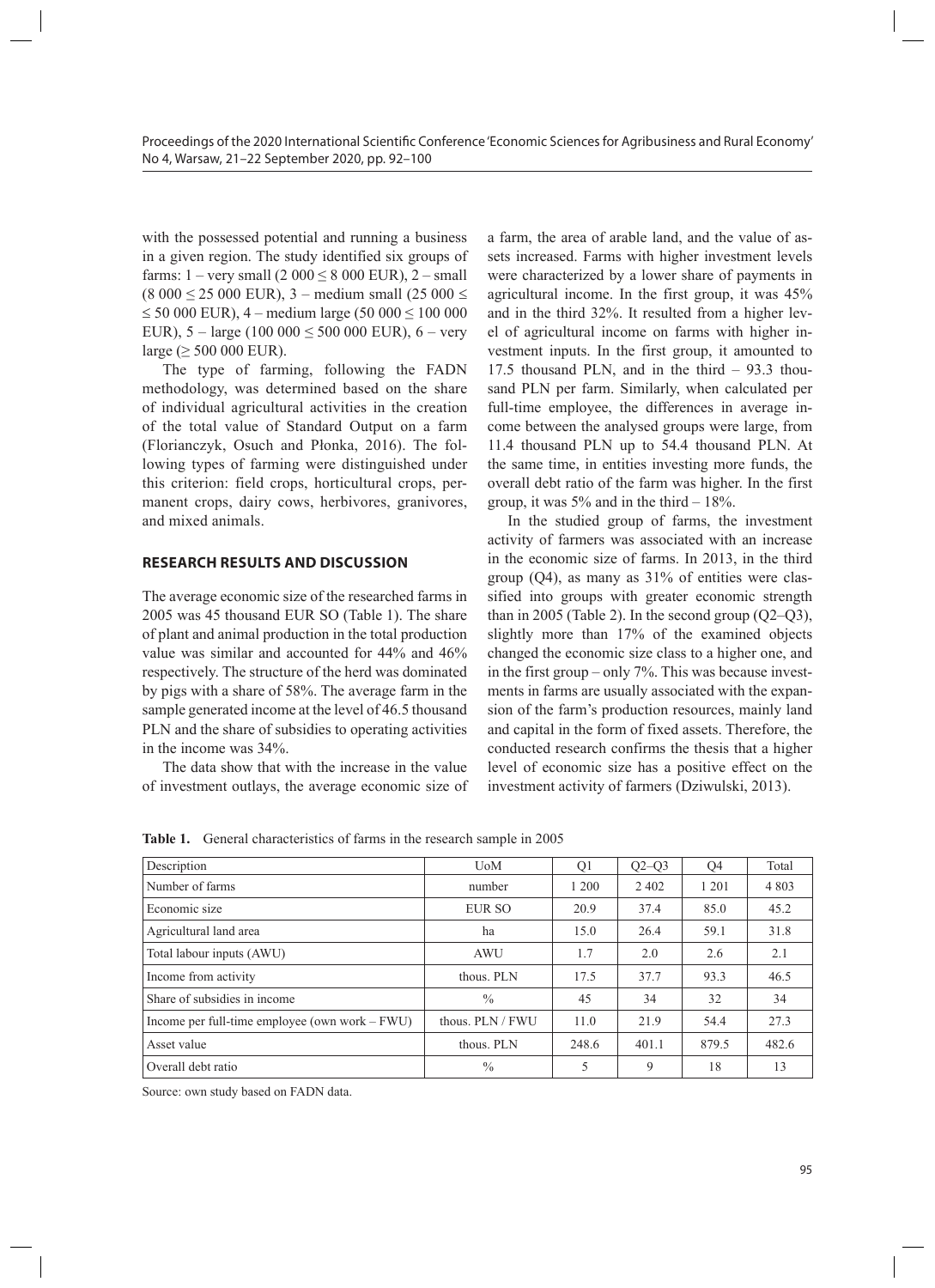|                         |                | Number of farms in relation to the economic size in selected investment groups |                |       |                |                         |     |                |                |         |                |              |       |                |     |       |                |                |  |
|-------------------------|----------------|--------------------------------------------------------------------------------|----------------|-------|----------------|-------------------------|-----|----------------|----------------|---------|----------------|--------------|-------|----------------|-----|-------|----------------|----------------|--|
|                         | Group          |                                                                                |                | Q1    |                |                         |     |                |                | $Q2-Q3$ |                |              | Q4    |                |     |       |                |                |  |
|                         | ES             | 1                                                                              | $\overline{2}$ | 3     | 4              | 5                       | 1   | $\overline{2}$ | 3              | 4       | 5              | 6            | 1     | $\overline{2}$ | 3   | 4     | 5              | 6              |  |
|                         | 1              | 54                                                                             | 133            | 3     |                |                         | 6   | 31             | $\overline{2}$ |         | $\overline{c}$ |              |       |                |     |       |                |                |  |
|                         | 2              | 20                                                                             | 649            | 96    | 6              | 1                       | 17  | 563            | 200            | 13      | 1              |              |       | 15             | 9   | 3     |                |                |  |
|                         | 3              |                                                                                | 48             | 120   | 18             |                         |     | 193            | 746            | 125     | 3              |              | 3     | 39             | 142 | 34    | $\overline{2}$ |                |  |
| Number of farms in 2013 | 4              |                                                                                | 6              | 8     | 31             | 1                       |     | 16             | 140            | 247     | 18             |              |       | 11             | 157 | 328   | 38             |                |  |
|                         | 5              |                                                                                |                |       | $\overline{4}$ | $\mathbf{2}$            | 2   | $\overline{2}$ | 6              | 38      | 30             | 1            |       | 4              | 20  | 139   | 247            | $\mathfrak{2}$ |  |
|                         | 6              |                                                                                |                |       |                |                         |     |                |                |         |                |              |       |                |     |       | $\overline{2}$ | 6              |  |
|                         | Total          | 74                                                                             | 836            | 227   | 59             | $\overline{\mathbf{4}}$ | 25  | 805            | 1094           | 423     | 54             | $\mathbf{1}$ | 3     | 69             | 328 | 504   | 289            | 8              |  |
|                         | $\mathbf{1}$   | 73%                                                                            | 16%            | $1\%$ | 0%             | 0%                      | 24% | 4%             | 0%             | 0%      | 4%             | 0%           | $0\%$ | 0%             | 0%  | 0%    | 0%             | $0\%$          |  |
|                         | $\overline{2}$ | 27%                                                                            | 78%            | 42%   | 10%            | 25%                     | 68% | 70%            | 18%            | 3%      | 2%             | 0%           | $0\%$ | 22%            | 3%  | $1\%$ | 0%             | $0\%$          |  |
| as compared to 2005     | 3              | 0%                                                                             | 6%             | 53%   | 31%            | 0%                      | 0%  | 24%            | 68%            | 30%     | 6%             | $0\%$        | 100%  | 57%            | 43% | 7%    | $1\%$          | $0\%$          |  |
| 2013                    | 4              | $0\%$                                                                          | $1\%$          | 4%    | 53%            | 25%                     | 0%  | 2%             | 13%            | 58%     | 33%            | $0\%$        | $0\%$ | 16%            | 48% | 65%   | 13%            | $0\%$          |  |
| $\%$ of farms in        | 5              | $0\%$                                                                          | 0%             | $0\%$ | 7%             | 50%                     | 8%  | 0%             | $1\%$          | 9%      | $56\%$         | 100%         | $0\%$ | 6%             | 6%  | 28%   | 85%            | 25%            |  |
|                         | 6              | 0%                                                                             | 0%             | 0%    | 0%             | 0%                      | 0%  | 0%             | 0%             | 0%      | 0%             | 0%           | 0%    | 0%             | 0%  | 0%    | $1\%$          | 75%            |  |

**Table 2.** Farm migrations within separate economic size groups in individual investment groups in 2005 and 2013

Explanation:  $1 - \text{very small}, 2 - \text{small}, 3 - \text{medium small}, 4 - \text{medium large}, 5 - \text{large}, 6 - \text{very large}.$ 

Source: own study based on FADN data.

Most entities (21.5%) that decreased their economic size in the analysed period were in the group with the lowest level of investment (Q1). Among them, however, a significant percentage was occupied by large and very large farms (50%). Perhaps it was because these farms achieved maximum values due to the scale effects. However, the reason for low investment activity among large farms may be not only economic but also non-economic conditions, e.g. the lack of the possibility of maintaining business continuity resulting from the lack of a successor.

The data show that in 2005 the vast majority of farms  $(76%)$  in the first group  $(Q1)$  were very small and small farms (with an economic size below 25 thousand EUR). Among them, 92% in 2005–2013 remained in the group or moved to a group with a smaller economic size. At the same time, a significant part of very small and small farms, which in 2007–2013 were in the group with the highest level of investment (Q4), showed quite a clear potential for development. The data show that as many as 58% of entities, which in 2005 were classified as 'very small', 'small' and 'medium-small', increased the economic size group to a larger one. In 2005, small and very small farms constituted only 6% of investing entities.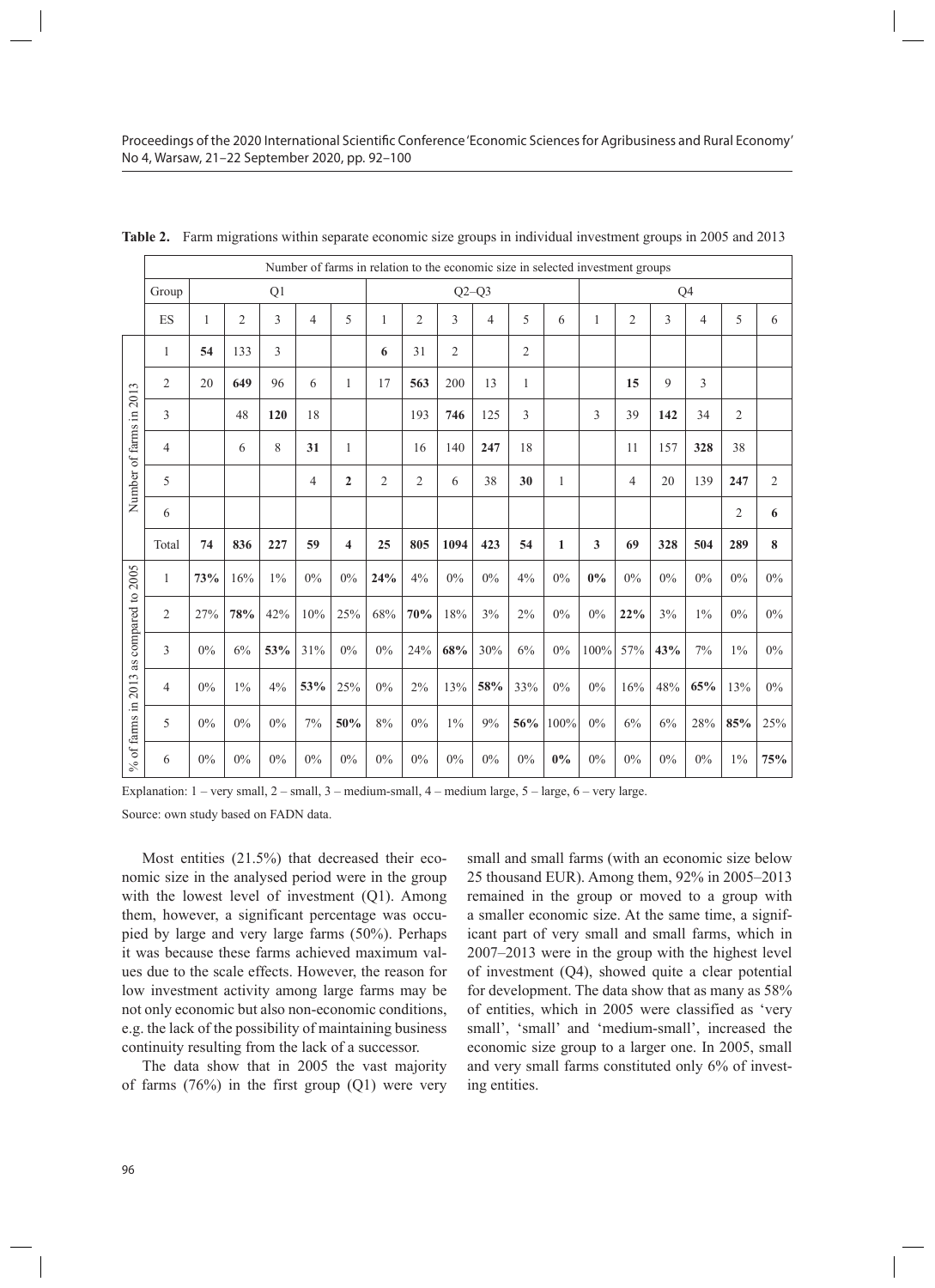The majority of this group were medium-sized farms (medium-small and medium-large) – nearly 70%. Therefore, this confirms the conclusions of the research by Zalewski, Bórawski, and Bełdycka- -Bórawska (2017), who stated that the level of investment in small farms indicates that only some of them try to stay on the market by carrying out investments. The remaining ones, in conditions of strong competition, are forced to shut down their production. In this situation, it seems unjustified to support investments in small farms, of which only a few have a chance for development. Nevertheless, the issue of small farms is an important aspect from the point of view of shaping agricultural policy. The assessment of the development potential of farms should not only focus on the level of generated revenues but also take into account their environmental and social significance. These aspects have been largely taken into account in the EU agricultural policy for 2014–2020.

In the analysed group of farms, the dynamics of the change in the type of farming was even greater than in the case of the change in the economic size. It intensified along with the increase in the investment activity of farmers. The research shows that in 2005–2013 the number of farms with the 'mixed' type of farming decreased by 39%, of which by 49% in the group with the highest level of investment  $(Q4)$ , by  $41\%$  in the group with an average level of investment (Q2–Q3) and 31% in the group with the highest level of investment expenditure (Q1). On this basis, it can be concluded that agricultural investments in fixed assets made after 2004 were conducive to the processes of specialization. At the same time, 22% of specialized farms from the first group (Q1) changed the farming type to mixed, while in the third group it was only 10% of entities. The relatively large scale of the growth of specialization in farms in this group may prove that this phenomenon is common, but the investments made in the analysed period were conducive to accelerating this process.

The mixed-type farms focused their production mainly on the cultivation of cereals and dairy cows. Almost 42% of farms from the studied group, which

in 2005–2013 changed the type of farming from 'mixed' to 'cereal' and 31% to 'dairy cows'. When analysing the selected groups in terms of the level of investment outlays, differences in the directions of specialization were also observed. The farms that invested the most often decided to specialize in dairy cows, which is related to the greater capital consumption of such production. In farms with an average (Q2–Q3) and high (Q4) level of investment, the share of such farms amounted to 34% and 33%, respectively, and on farms investing the least (Q1)  $-$  less than 23%.

There was also a significant decrease in the number of farms of the 'granivorous animals' type. However, this phenomenon is structural and is associated with quite large changes in the pig market. According to the Statistic Poland, the pig population in 2005–2013 decreased by 41% to 10.99 million units. In terms of the dynamics of changes in the structure, however, a relationship inversely proportional to the value of investments was observed. Mainly farms that invested relatively less were leaving pigs in the analysed period. Among farms classified to the first group  $(Q1)$ , as many as 47% of entities in 2005–2013 resigned from this production direction. The percentage of such farms in the last group  $(Q4)$  was  $30\%$  (Table 3).

One of the possibilities of mitigating the consequences of the described changes in the pig market is the improvement and modernization of pig farms through an intensive investment process. Modern farms with high production intensity can counteract strong competition from other producers from the European Union on the pig market, e.g. in Germany or Denmark.

The farms which in 2005, following the FADN typology, were classified as farming type 'granivorous animals' most often changed the farming type to mixed (51%) and a lesser extent to cereal crops (20%). The first of these types of farming was a transitional phase in the search for a more profitable production direction. In turn, the choice of cereal crops was determined by the earlier connection with the production of pigs and the knowledge and less labour-consumption of production technology.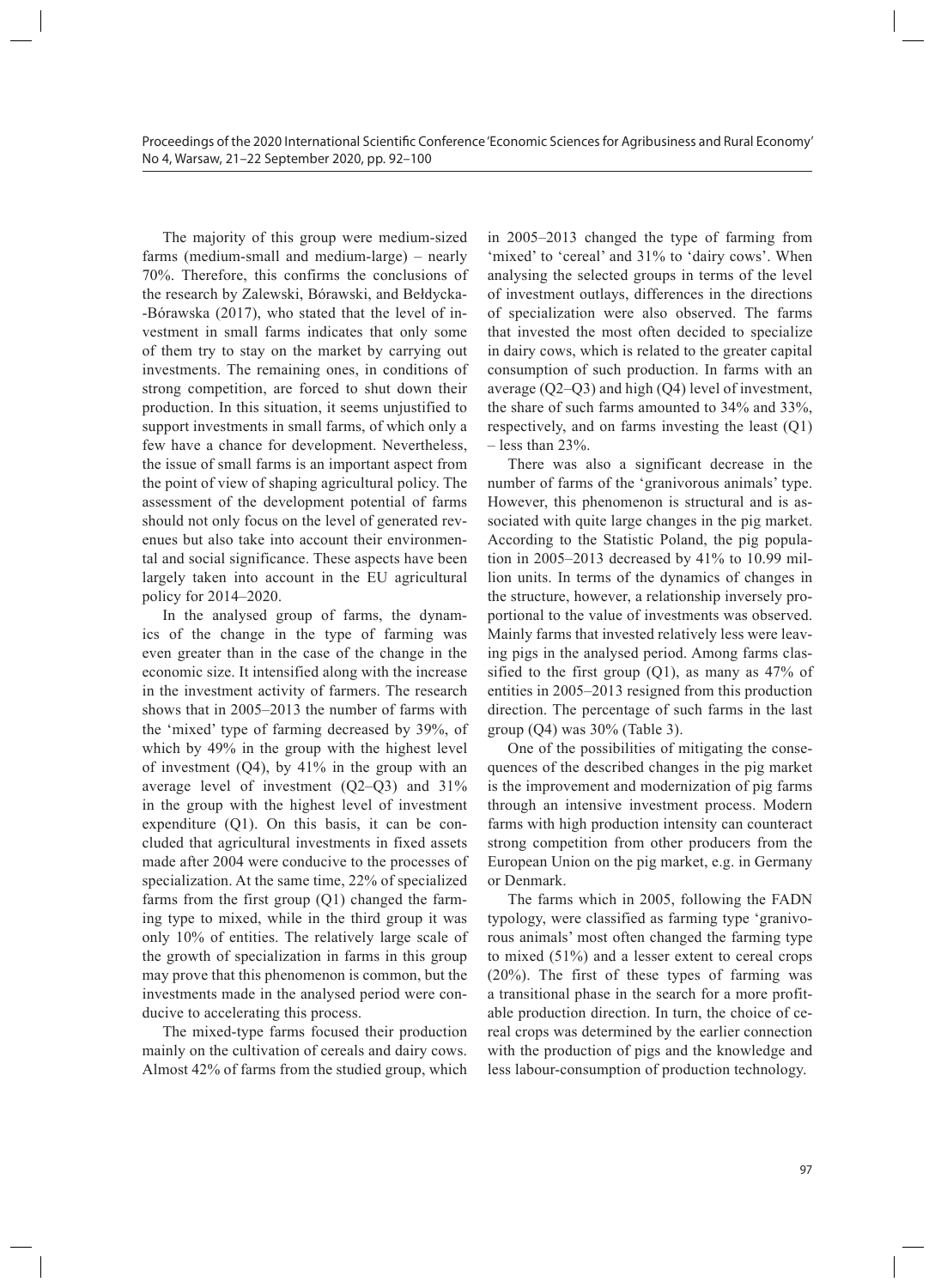|                                                                  | ₹              | $\infty$<br>$\overline{ }$<br>$\bullet$<br>S | 77<br>$\sigma$   | 3              | $\equiv$   | 69<br>252                | $\overline{ }$<br>$\mathcal{L}$<br>4 | $\overline{4}$<br>116    | 216<br>$\frac{1}{4}$<br>$\overline{ }$ | 423<br>166<br>3<br>264 | 18%<br>5%<br>$0\%$<br>$0\%$ | $1\%$<br>$0\%$<br>$0\%$<br>$0\%$ | 3%<br>$0\%$<br>$0\%$<br>$0\%$ | 16%<br>$0\%$<br>$0\%$<br>95%                                         | 2%<br>$0\%$<br>67%<br>2% | 9%<br>70%<br>$0\%$<br>$0\%$ | $51\%$<br>25%<br>33%<br>3% |                                                                                                                                       |
|------------------------------------------------------------------|----------------|----------------------------------------------|------------------|----------------|------------|--------------------------|--------------------------------------|--------------------------|----------------------------------------|------------------------|-----------------------------|----------------------------------|-------------------------------|----------------------------------------------------------------------|--------------------------|-----------------------------|----------------------------|---------------------------------------------------------------------------------------------------------------------------------------|
|                                                                  |                | 4                                            |                  |                | $\ddot{4}$ |                          |                                      |                          |                                        | $\overline{4}$         | $\%$<br>$\circ$             | $\%$<br>$\circ$                  | 100%                          | $\%$<br>$\circ$                                                      | $\%$<br>$\circ$          | $\%$<br>$\circ$             | $\frac{6}{6}$              |                                                                                                                                       |
|                                                                  |                | $\mathbf{z}$                                 |                  | 35             |            |                          |                                      |                          | $\mathcal{L}$                          | 37                     | $0\%$                       | 95%                              | $0\%$                         | $0\%$                                                                | $0\%$                    | $0\%$                       | 5%                         |                                                                                                                                       |
|                                                                  |                | $\overline{\phantom{0}}$                     | 241              | $\sim$         |            |                          | $\sim$                               | $\overline{\phantom{0}}$ | 17                                     | 264                    | 91%                         | $1\%$                            | $0\%$                         | $0\%$                                                                | $1\%$                    | $0\%$                       | 6%                         |                                                                                                                                       |
| Number of farms by type of farming in selected investment groups |                | $\infty$                                     | 200              | $\overline{2}$ | 29         | 172                      | 36                                   | 54                       | 734                                    | 1,237                  | 16%                         | $1\%$                            | 2%                            | $14\%$                                                               | 3%                       | 4%                          | 59%                        |                                                                                                                                       |
|                                                                  |                | $\overline{ }$                               | $\overline{4}$   |                |            | $\overline{\phantom{0}}$ |                                      | 119                      | 69                                     | 203                    | 7%                          | $0\%$                            | $0\%$                         | $0\%$                                                                | $0\%$                    | 59%                         | 34%                        |                                                                                                                                       |
|                                                                  | $Q2-Q3$        | $\bullet$                                    |                  |                |            | $\circ$                  | $\equiv$                             |                          | 4                                      | $\overline{21}$        | $0\%$                       | $0\%$                            | $0\%$                         | 29%                                                                  | 52%                      | $0\%$                       | 19%                        |                                                                                                                                       |
|                                                                  |                | m                                            | $\sigma$         |                |            | 450                      | $\overline{19}$                      |                          | 27                                     | 505                    | 2%                          | $0\%$                            | $0\%$                         | 89%                                                                  | 4%                       | $0\%$                       | 5%                         |                                                                                                                                       |
|                                                                  |                | 4                                            |                  |                | 63         |                          |                                      |                          | $\sigma$                               | $\Im$                  | $0\%$                       | $1\%$                            | 91%                           | $0\%$                                                                | $0\%$                    | $0\%$                       | 7%                         |                                                                                                                                       |
|                                                                  |                | $\mathbf{r}$                                 |                  | 32             |            |                          |                                      |                          | $\sigma$                               | 37                     | $0\%$                       | 86%                              | $0\%$                         | $0\%$                                                                | $0\%$                    | $0\%$                       | 14%                        |                                                                                                                                       |
|                                                                  |                |                                              | 295              | 5              | $\sim$     |                          |                                      | $\sim$                   | 26                                     | 330                    | 89%                         | 2%                               | $1\%$                         | $0\%$                                                                | $0\%$                    | $1\%$                       | $8\%$                      |                                                                                                                                       |
|                                                                  |                | $\infty$                                     | $\overline{2}$   | $\overline{c}$ | $\circ$    | 56                       | 26                                   | $\overline{21}$          | 551                                    | 796                    | 15%                         | 2%                               | $1\%$                         | 7%                                                                   | 3%                       | 3%                          | 69%                        |                                                                                                                                       |
|                                                                  |                | $\overline{ }$                               | 5                |                |            |                          |                                      | 39                       | 29                                     | 74                     | 7%                          | $1\%$                            | $0\%$                         | $0\%$                                                                | $0\%$                    | 53%                         | 39%                        |                                                                                                                                       |
|                                                                  |                | $\bullet$                                    |                  |                |            |                          | $\bullet$                            |                          | $\overline{\phantom{0}}$               | $\mathbf{10}$          | $0\%$                       | $0\%$                            | $0\%$                         | $0\%$                                                                | $90\%$                   | $0\%$                       | 10%                        |                                                                                                                                       |
|                                                                  | $\overline{O}$ | S                                            | 5                |                |            | 108                      | $\Xi$                                |                          | $\overline{16}$                        | 139                    | 4%                          | $0\%$                            | $0\%$                         | 78%                                                                  | $7\%$                    | $0\%$                       | 12%                        |                                                                                                                                       |
|                                                                  |                | 4                                            |                  |                | 28         |                          |                                      |                          | $\mathcal{L}$                          | $\overline{31}$        | $0\%$                       | $3\%$                            | $90\%$                        | $0\%$                                                                | $0\%$                    | $0\%$                       | $6\%$                      |                                                                                                                                       |
|                                                                  |                | $\overline{\mathbf{c}}$                      |                  | 26             |            |                          |                                      |                          | 4                                      | 30                     | $0\%$                       | 87%                              | $0\%$                         | $0\%$                                                                | $0\%$                    | $0\%$                       | 13%                        |                                                                                                                                       |
|                                                                  |                |                                              | $\overline{101}$ | $\mathbb{C}^1$ |            |                          |                                      |                          | $\overline{17}$                        | <b>120</b>             | 84%                         | 2%                               | $0\%$                         | $0\%$                                                                | $0\%$                    | $0\%$                       | 14%                        |                                                                                                                                       |
|                                                                  | Group          | Type                                         |                  | $\mathbf{z}$   | 4          | 5                        | $\bullet$                            | L                        | $\infty$                               | Total                  |                             | $\mathbf{z}$                     | 4                             | S                                                                    | $\bullet$                | $\overline{ }$              | $\infty$                   | Explanation: 1 - field crops, 2 - horticultural crops, 4 - permanent crops, 5 - dairy cows, 6 - herbivores, 7 - granivores, 8 - mixed |
|                                                                  |                |                                              |                  |                |            |                          |                                      | Number of farms in 2013  |                                        |                        |                             |                                  |                               | $\frac{1}{2000}$ of farms in 2013 as $\epsilon$ 102 ai emred to 2005 |                          |                             |                            |                                                                                                                                       |

Table 3. Farm migrations within the selected types of farming in individual investment groups in 2005 and 2013 **Table 3.** Farm migrations within the selected types of farming in individual investment groups in 2005 and 2013

 $^{-}$ 

 $\begin{array}{c} \begin{array}{c} \begin{array}{c} \begin{array}{c} \end{array} \end{array} \end{array} \end{array} \end{array}$ 

Source: own study based on FADN data. Source: own study based on FADN data.

 $\begin{array}{c} \begin{array}{c} \begin{array}{c} \end{array} \\ \begin{array}{c} \end{array} \end{array} \end{array}$  $\overline{\phantom{a}}$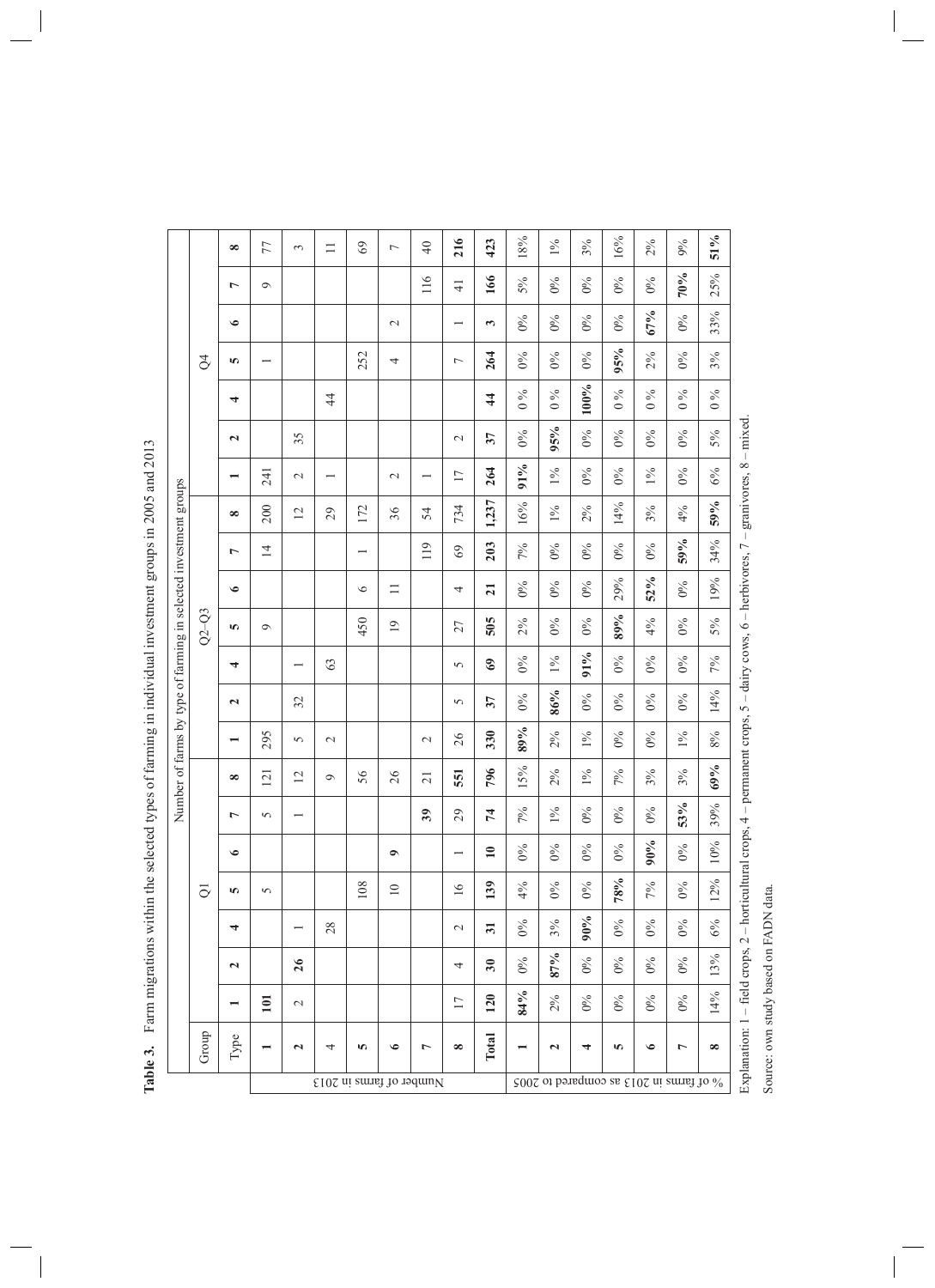# **CONCLUSIONS**

The conducted analysis of changes in the number of farms in individual groups of economic size and the type of farming does not exhaust the subject of the research. On its basis, however, two conclusions can be drawn.

- 1. The lack of an adequate level of investment leads to a reduction in the economic size of farms. In the studied group, the lower average level of investment was attributed mainly to small and very small farms. However, there is a group of small development farms that have the potential to increase their economic size through investment development.
- 2. The increase in the level of investment outlays favours the specialization of farms. In the examined group, the number of farms with the agricultural type 'mixed' decreased in 2005–2013 by 39%, including by 49% in the group with the highest level of investment. The research shows that mixed farms focused their production mainly on the cultivation of cereals and milk production.

The conducted research may constitute the basis for broader considerations on the sensitivity of farms to changes in the economic situation on given agricultural markets and the development of farms in connection with the conducted investment activity.

#### **REFERENCES**

- 1. Begg, D. (1998). Makroekonomia [Macroeconomics]. Polskie Wydawnictwo Ekonomiczne, Warszawa.
- 2. Bocian, M., Cholewa, I. (2013). Standardowa produkcja w kontekście Wspólnotowej Typologii Gospodarstw Rolnych [Standard production in the context of the Community Typology for Agricultural Holdings]. Zagadnienia Ekonomiki Rolnej, 3 (336), pp. 151-160.
- 3. Czubak, W. (2012). Wykorzystanie funduszy Unii Europejskiej wspierających inwestycje w gospodarstwach rolnych [Use of European Union funds supporting investments in farms]. Journal of Agribusiness and Rural Development, 25 (3), pp. 57-67.
- Czudec, A. (2008). Wyposażenie w czynniki wytwórcze a konkurencyjność gospodarstw rolnych [Equipping with production factors and the competitiveness of farms]. Roczniki Naukowe SERiA, 10 (3), pp. 103-108.
- 5. Dziwulski, M. (2013). Aktywność inwestycyjna gospodarstw rolnych w Polsce w 2010 roku z uwzględnieniem ich wielkości ekonomicznej [Investment activity of farms in Poland in 2010, taking into account their economic size]. Zeszyty Naukowe Uniwersytetu Szczecińskiego. Finanse. Rynki finansowe. Ubezpieczenia, 59, pp. 481-490.
- 6. European Commission and European Investment Bank (EC & EIB) (2016). Mobilising Funds for Farming in Europe. Investment Plan for Europe. Fact Sheet. Retrieved from: https://ec.europa.eu/priorities/sites/ beta-political/files/investment-plan\_sector\_specific\_ factsheet agri online en.pdf [accessed 09.10.2020].
- 7. Femenia, F., Latruffe, L., Chavas, J.P. (2017). Responsiveness of farm investment to pricechanges: An empirical study of the French crop sector. 34. Journées de Microéconomie Appliquées (JMA), Groupe d'Analyse des Itinéraires et Niveaux Salariaux (GAINS). FRA. Université du Maine, FRA, Jun 2017, Le Mans, France.
- 8. Floriańczyk, Z., Osuch, D., Płonka, R. (2016). Wyniki Standardowe 2016 uzyskane przez gospodarstwa rolne uczestniczące w Polskim FADN [Standard results 2016 obtained by farms participating in the Polish FADN]. IERiGŻ-PIB, Warszawa.
- 9. Gołębiewska, B. (2010). Kierunki podejmowanych działań inwestycyjnych w gospodarstwach rolniczych o zróżnicowanych powiązaniach z otoczeniem [Directions of investment activities undertaken on farms with diversified connections with the environment]. Roczniki Nauk Rolniczych, seria G – Ekonomika Rolnictwa, 97 (4), pp. 60-68.
- 10. Hüttel, S., Muβhoff, O., Odening, M. (2010). Investment reluctance: irreversibility or imperfect capital markets? European Review of Agricultural Economics, 37 (1), pp. 51-76.
- 11. Jayne, T.S., Khatri, Y., Thirtle, C., Reardon, T. (1994). Determinants of productivity change using a profit function: smallholder agriculture in Zimbabwe. American Journal of Agricultural Economics, 76, pp. 613-618.
- 12. Józwiak, W., Kagan, A. (2008). Gospodarstwa towarowe a gospodarstwa wielkotowarowe [Commercial farms and large-scale farms]. Roczniki Nauk Rolniczych. Seria G – Ekonomika Rolnictwa, 95 (1), pp. 22-30.
- 13. Kalinowski, S., Kiełbasa, B. (2010). Znaczenie usług doradczych w kreowaniu aktywności inwestycyjnej producentów rolnych [The importance of advisory services in creating investment activity of agricultural producers]. Acta Scientiarum Polonorum. Oeconomia, 9 (2), pp. 91-100.